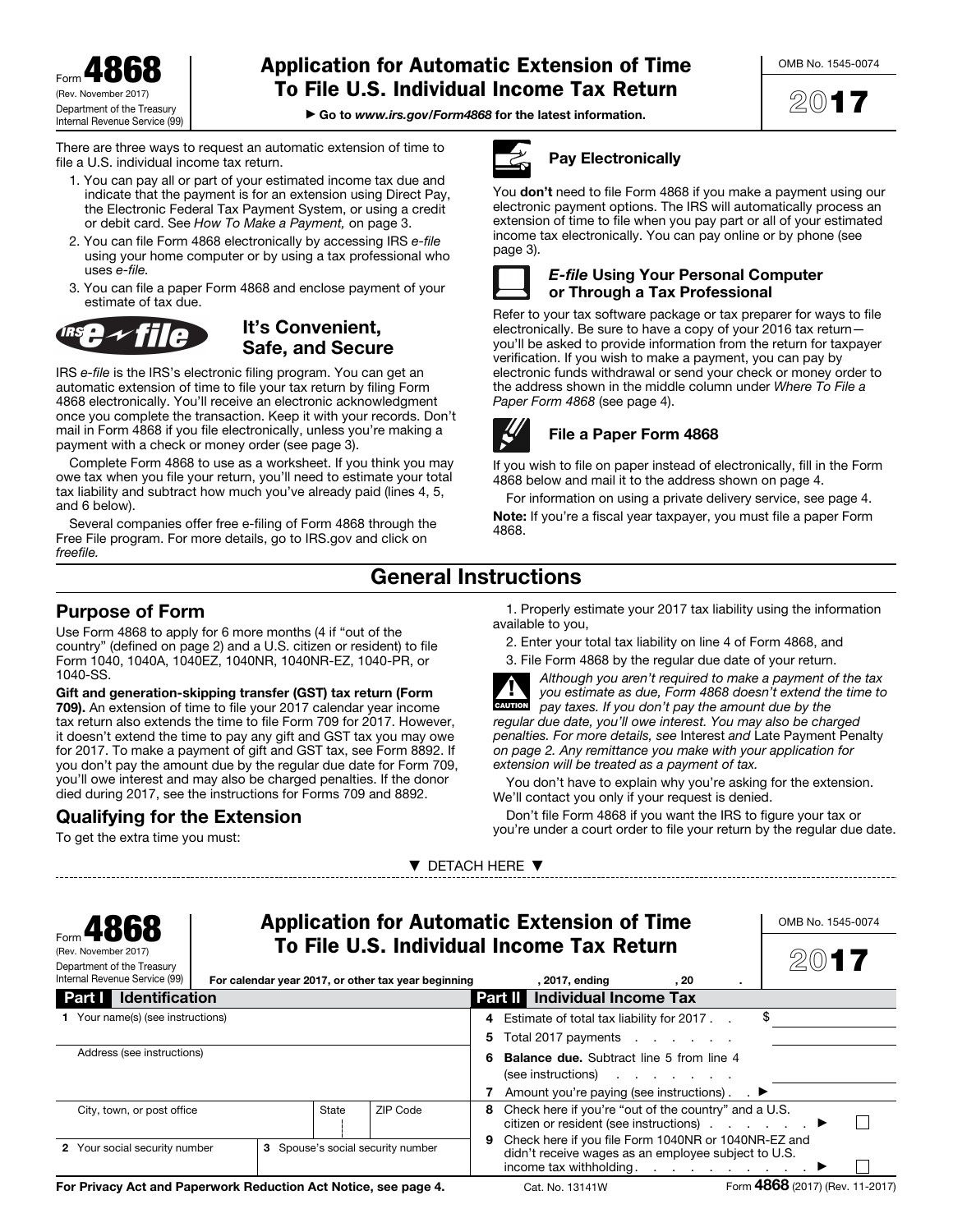## When To File Form 4868

File Form 4868 by April 17, 2018. Fiscal year taxpayers file Form 4868 by the original due date of the fiscal year return.

Taxpayers who are out of the country. If, on the regular due date of your return, you're out of the country (as defined below) and a U.S. citizen or resident, you're allowed 2 extra months to file your return and pay any amount due without requesting an extension. Interest will still be charged, however, on payments made after the regular due date, without regard to the extension. For a calendar year return, this is June 15, 2018. File this form and be sure to check the box on line 8 if you need an additional 4 months to file your return.

If you're out of the country and a U.S. citizen or resident, you may qualify for special tax treatment if you meet the bona fide residence or physical presence tests. If you don't expect to meet either of those tests by the due date of your return, request an extension to a date after you expect to meet the tests by filing Form 2350, Application for Extension of Time To File U.S. Income Tax Return.

You're out of the country if:

• You live outside the United States and Puerto Rico and your main place of work is outside the United States and Puerto Rico, or

• You're in military or naval service on duty outside the United States and Puerto Rico.

If you qualify as being out of the country, you'll still be eligible for the extension even if you're physically present in the United States or Puerto Rico on the regular due date of the return.

For more information on extensions for taxpayers out of the country, see Pub. 54, Tax Guide for U.S. Citizens and Resident Aliens Abroad.

Form 1040NR or 1040NR-EZ filers. If you can't file your return by the due date, you should file Form 4868. You must file Form 4868 by the regular due date of the return.

If you didn't receive wages as an employee subject to U.S. income tax withholding, and your return is due June 15, 2018, check the box on line 9.

## Total Time Allowed

Generally, we can't extend the due date of your return for more than 6 months (October 15, 2018, for most calendar year taxpayers). However, there may be an exception if you're living out of the country. See Pub. 54 for more information.

## Filing Your Tax Return

You can file your tax return any time before the extension expires. Don't attach a copy of Form 4868 to your return.

### Interest

You'll owe interest on any tax not paid by the regular due date of your return, even if you qualify for the 2-month extension because

you were out of the country. The interest runs until you pay the tax. Even if you had a good reason for not paying on time, you will still owe interest.

### Late Payment Penalty

The late payment penalty is usually  $\frac{1}{2}$  of 1% of any tax (other than estimated tax) not paid by April 17, 2018. It is charged for each month or part of a month the tax is unpaid. The maximum penalty is 25%.

The late payment penalty won't be charged if you can show reasonable cause for not paying on time. Attach a statement to your return fully explaining the reason. Don't attach the statement to Form 4868.

You're considered to have reasonable cause for the period covered by this automatic extension if both of the following requirements have been met.

1. At least 90% of the total tax on your 2017 return is paid on or before the regular due date of your return through withholding, estimated tax payments, or payments made with Form 4868.

2. The remaining balance is paid with your return.

### Late Filing Penalty

A late filing penalty is usually charged if your return is filed after the due date (including extensions). The penalty is usually 5% of the amount due for each month or part of a month your return is late. The maximum penalty is 25%. If your return is more than 60 days late, the minimum penalty is \$210 (adjusted for inflation) or the balance of the tax due on your return, whichever is smaller. You might not owe the penalty if you have a reasonable explanation for filing late. Attach a statement to your return fully explaining your reason for filing late. Don't attach the statement to Form 4868.

### How To Claim Credit for Payment Made With This Form

When you file your 2017 return, include the amount of any payment you made with Form 4868 on the appropriate line of your tax return.

The instructions for the following line of your tax return will tell you how to report the payment.

- Form 1040, line 70.
- Form 1040A, line 46.
- Form 1040EZ, line 9.
- Form 1040NR, line 66.
- Form 1040NR-EZ, line 21.
- Form 1040-PR, line 11.
- Form 1040-SS, line 11.

If you and your spouse each filed a separate Form 4868 but later file a joint return for 2017, enter the total paid with both Forms 4868 on the appropriate line of your joint return.

If you and your spouse jointly file Form 4868 but later file separate returns for 2017, you can enter the total amount paid with Form 4868 on either of your separate returns. Or you and your spouse can divide the payment in any agreed amounts.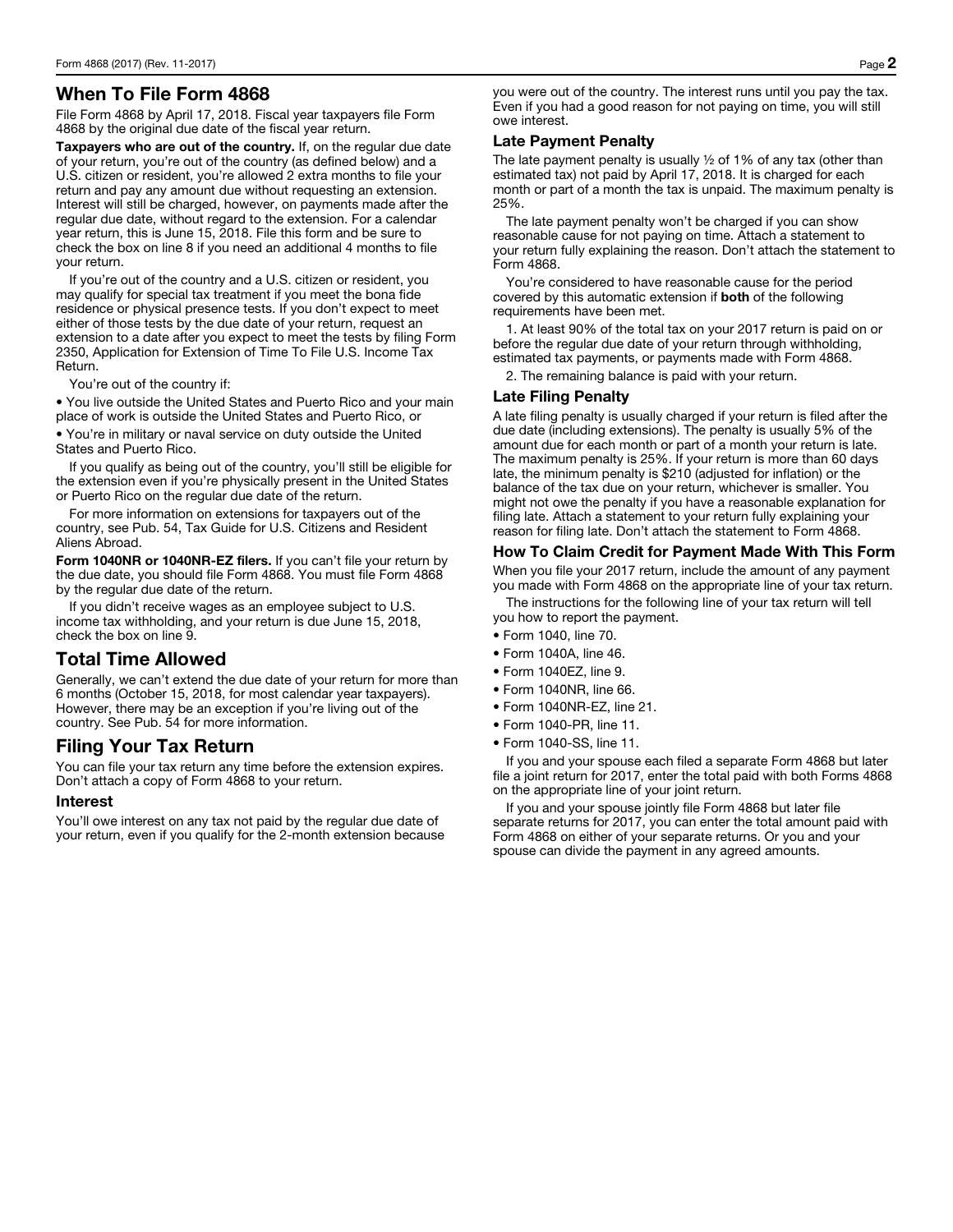# Specific Instructions

## How To Complete Form 4868

### Part I—Identification

Enter your name(s) and address. If you plan to file a joint return, include both spouses' names in the order in which they will appear on the return.

If you want correspondence regarding this extension to be sent to you at an address other than your own, enter that address. If you want the correspondence sent to an agent acting for you, include the agent's name (as well as your own) and the agent's address.

If you changed your name after you filed your last return because of marriage, divorce, etc., be sure to report this to the Social Security Administration before filing Form 4868. This prevents delays in processing your extension request.

If you changed your mailing address after you filed your last return, you should use Form 8822, Change of Address, to notify the IRS of the change. Showing a new address on Form 4868 won't update your record. You can download or order IRS forms at *www.irs.gov/formspubs.*

If you plan to file a joint return, enter on line 2 the SSN that you'll show first on your return. Enter on line 3 the other SSN to be shown on the joint return. If you're filing Form 1040NR as an estate or trust, enter your employer identification number (EIN) instead of an SSN on line 2. In the left margin, next to the EIN, write "estate" or "trust."

IRS individual taxpayer identification numbers (ITINs) for aliens. If you're a nonresident or resident alien and you don't have and aren't eligible to get an SSN, you must apply for an ITIN. Although an ITIN isn't required to file Form 4868, you'll need one to file your income tax return. For details on how to apply for an ITIN, see Form W-7 and its instructions. If you already have an ITIN, enter it wherever an SSN is requested. If you don't have an ITIN, enter "ITIN TO BE REQUESTED" wherever an SSN is requested.



*An ITIN is for tax use only. It doesn't entitle you to social security benefits or change your employment or immigration status under U.S. law.* 

#### Part II—Individual Income Tax

Rounding off to whole dollars. You can round off cents to whole dollars on Form 4868. If you do round to whole dollars, you must round all amounts. To round, drop amounts under 50 cents and increase amounts from 50 to 99 cents to the next dollar. For example, \$1.39 becomes \$1 and \$2.50 becomes \$3. If you have to add two or more amounts to figure the amount to enter on a line, include cents when adding the amounts and round off only the total.

### Line 4—Estimate of Total Tax Liability for 2017

Enter on line 4 the total tax liability you expect to report on your 2017:

- Form 1040, line 63.
- Form 1040A, line 39.
- Form 1040EZ, line 12.
- Form 1040NR, line 61.
- Form 1040NR-EZ, line 17.
- Form 1040-PR, line 6.
- Form 1040-SS, line 6.

If you expect this amount to be zero, enter -0-.



*Make your estimate as accurate as you can with the information you have. If we later find that the estimate wasn't reasonable, the extension will be null and void.* 

### Line 5—Estimate of Total Payments for 2017

Enter on line 5 the total payments you expect to report on your 2017:

- Form 1040, line 74 (excluding line 70).
- Form 1040A, line 46.
- Form 1040EZ, line 9.
- Form 1040NR, line 71 (excluding line 66).
- Form 1040NR-EZ, line 21.
- Form 1040-PR, line 11.
- Form 1040-SS, line 11.



*For Forms 1040A, 1040EZ, 1040NR-EZ, 1040-PR, and 1040-SS, don't include on line 5 the amount you're paying with this Form 4868.* 

#### Line 6—Balance Due

Subtract line 5 from line 4. If line 5 is more than line 4, enter -0-.

### Line 7—Amount You Are Paying

If you find you can't pay the amount shown on line 6, you can still get the extension. But you should pay as much as you can to limit the amount of interest you'll owe. Also, you may be charged the late payment penalty on the unpaid tax from the regular due date of your return. See *Late Payment Penalty* on page 2.

#### Line 8—Out of the Country

If you're out of the country on the regular due date of your return, check the box on line 8. "Out of the country" is defined on page 2.

### Line 9—Form 1040NR or 1040NR-EZ Filers

If you didn't receive wages subject to U.S. income tax withholding, and your return is due June 15, 2018, check the box on line 9.

## How To Make a Payment

## Making Payments Electronically

You can pay online with a direct transfer from your bank account using Direct Pay, the Electronic Federal Tax Payment System, or by debit or credit card. You can also pay by phone using the Electronic Federal Tax Payment System or by debit or credit card. For more information, go to *www.irs.gov/Payments.*

Confirmation number. You'll receive a confirmation number when you pay online or by phone. Enter the confirmation number below and keep it for your records.

Enter confirmation number here ▶

Note: If you use an electronic payment method and indicate the payment is for an extension, you don't have to file Form 4868. You should pay the entire estimated tax owed or you could be subject to a penalty. Your extension will be automatically processed when you pay part or all of your estimated income tax electronically.

## Pay by Check or Money Order

• When paying by check or money order with Form 4868, use the appropriate address in the middle column under *Where To File a Paper Form 4868* on page 4.

- Make your check or money order payable to the "United States Treasury." Don't send cash.
- Write your SSN, daytime phone number, and "2017 Form 4868" on your check or money order.
- Don't staple or attach your payment to Form 4868.

Note: If you *e-file* Form 4868 and mail a check or money order to the IRS for payment, use a completed paper Form 4868 as a voucher. Please note with your payment that your extension request was originally filed electronically.

No checks of \$100 million or more accepted. The IRS cannot accept a single check (including a cashier's check) for amounts of \$100,000,000 (\$100 million) or more. If you're sending \$100 million or more by check, you'll need to spread the payments over two or more checks with each check made out for an amount less than \$100 million. The \$100 million or more amount limit does not apply to other methods of payment (such as electronic payments), so please consider paying by means other than checks.